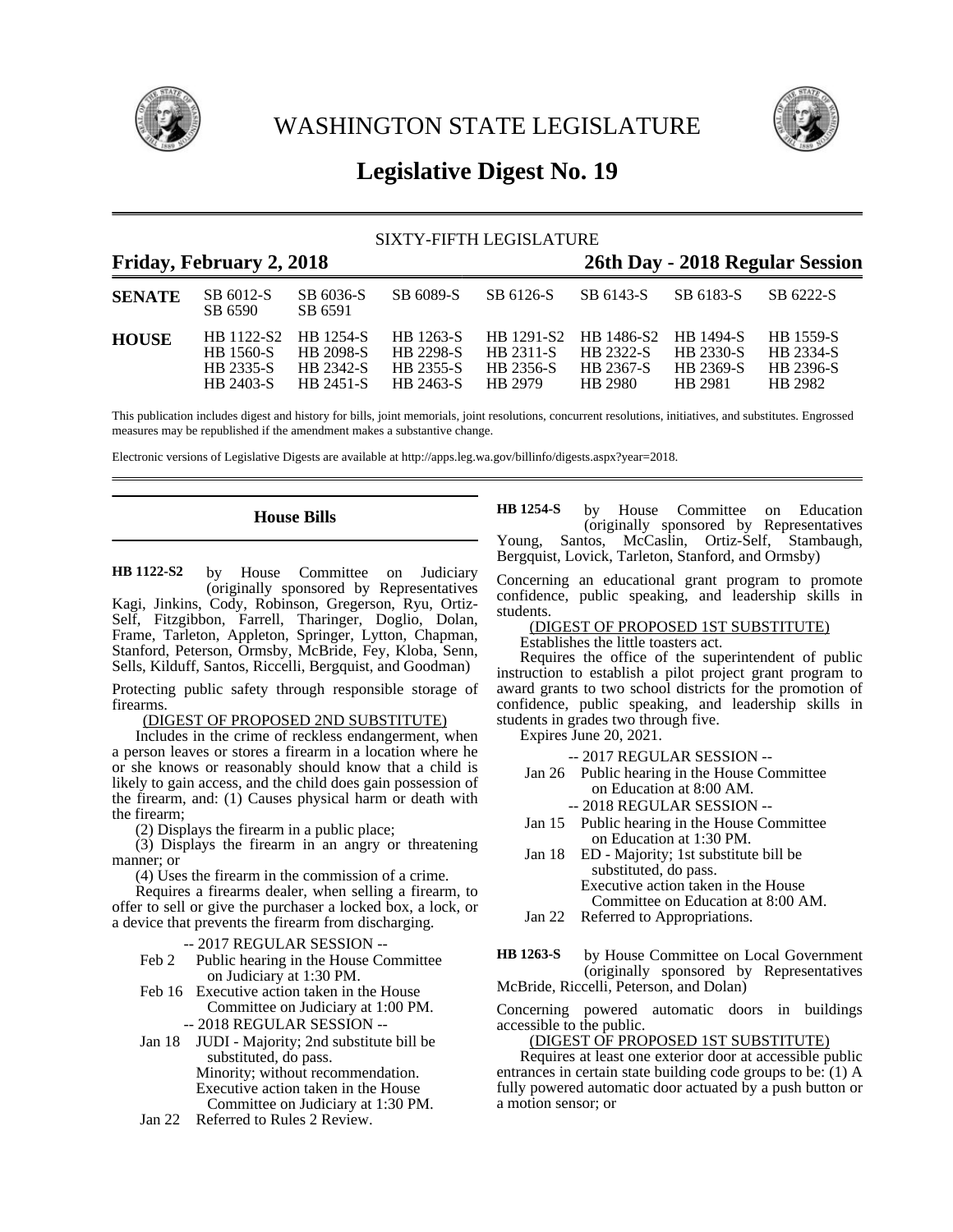(2) Wired with a door bell, buzzer, chime, or other device that can be rung by a push button and emits a mechanical sound announcing one's presence.

- -- 2017 REGULAR SESSION -- Jan 24 Public hearing in the House Committee on Local Government at 10:00 AM.
- Feb 2 Executive action taken in the House Committee on Local Government at 1:30 PM.
	- -- 2018 REGULAR SESSION --
- Jan 18 LG Majority; 1st substitute bill be substituted, do pass. Minority; do not pass. Executive action taken in the House Committee on Local Government at 1:30 PM.
- Jan 22 Referred to Rules 2 Review.
- Jan 26 Placed on second reading by Rules Committee.
- by House Committee on Appropriations (originally sponsored by Representatives Santos, Jinkins, Fey, Robinson, Fitzgibbon, Stanford, **HB 1291-S2**

Ormsby, and Riccelli)

Concerning health care for Pacific Islanders residing in Washington under a compact of free association.

(DIGEST OF PROPOSED 2ND SUBSTITUTE)

Increases access to health care services for the citizens of the Republic of Palau, the Republic of the Marshall Islands, and the Federated States of Micronesia residing in this state by providing premium assistance for health coverage purchased through the state health benefit exchange.

Provides that this act is null and void if appropriations are not approved.

-- 2017 REGULAR SESSION --

- Jan 25 Public hearing in the House Committee on Health Care & Wellness at 1:30 PM.
- Feb 8 Executive action taken in the House Committee on Health Care & Wellness at 1:30 PM.
- Feb 20 Public hearing in the House Committee on Appropriations at 1:30 PM.
- Feb 21 Executive session scheduled, but no action was taken in the House Committee on Appropriations at 1:30 PM.
- Feb 22 Executive session scheduled, but no action was taken in the House Committee on Appropriations at 1:30 PM.
- Feb 23 Executive action taken in the House Committee on Appropriations at 1:30 PM.
- Mar 14 Public hearing and executive action taken in the Senate Committee on Health Care at 10:00 AM.
	- -- 2018 REGULAR SESSION --
- Jan 15 Public hearing in the House Committee on Appropriations at 3:30 PM.
- Jan 17 Executive session scheduled, but no action was taken in the House

Committee on Appropriations at 3:30 PM.

- Jan 18 APP Majority; 2nd substitute bill be substituted, do pass. Minority; do not pass. Minority; without recommendation. Executive action taken in the House Committee on Appropriations at 3:30 PM.
- Jan 23 Referred to Rules 2 Review.<br>Jan 26 Placed on second reading by
- Placed on second reading by Rules Committee.

by House Committee on Appropriations (originally sponsored by Representatives Gregerson, Ryu, Peterson, Orwall, Sells, Stonier, Dolan, Frame, Chapman, Goodman, Macri, Cody, Appleton, Tarleton, Ormsby, Bergquist, Hudgins, Doglio, and Stanford) **HB 1486-S2**

- Creating the Washington wage recovery act. (DIGEST OF PROPOSED 2ND SUBSTITUTE)
	- Establishes the Washington wage recovery act. -- 2017 REGULAR SESSION --
	- Jan 23 Public hearing in the House Committee on Labor & Workplace Standards at 1:30 PM.
	- Jan 31 Executive action taken in the House Committee on Labor & Workplace Standards at 1:30 PM.
	- Feb 16 Public hearing in the House Committee on Appropriations at 3:30 PM.
	- Feb 24 Executive action taken in the House Committee on Appropriations at 10:00 AM.

-- 2018 REGULAR SESSION --

- Jan 17 Public hearing in the House Committee on Appropriations at 3:30 PM.
- Jan 18 APP Majority; 2nd substitute bill be substituted, do pass. Minority; without recommendation. Executive action taken in the House Committee on Appropriations at 3:30 PM.
- Jan 24 Referred to Rules 2 Review.
- by House Committee on Judiciary (originally sponsored by Representative Morris) **HB 1494-S**

Concerning private road maintenance agreements.

(DIGEST OF PROPOSED 1ST SUBSTITUTE)

Requires the holders of an interest in an easement to maintain the easement and permits agreements that allow maintenance obligations to be allocated to fewer than all holders of an interest in an easement.

Requires the cost of maintaining an easement to be shared by each holder of an interest in the easement.

-- 2017 REGULAR SESSION --

- Jan 26 Public hearing in the House Committee on Judiciary at 1:30 PM.
- Feb 2 Executive action taken in the House Committee on Judiciary at 1:30 PM.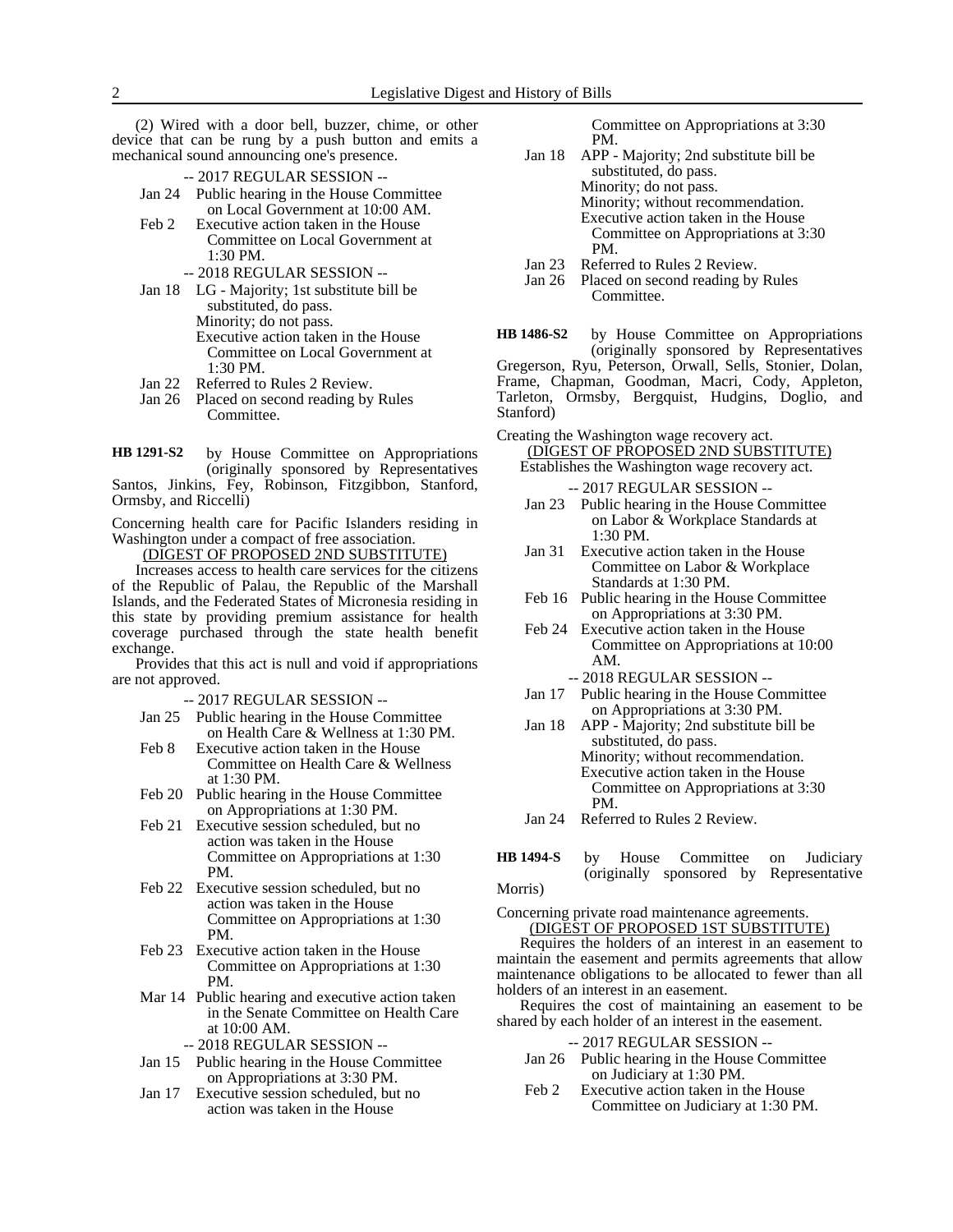-- 2018 REGULAR SESSION -- Jan 18 JUDI - Majority; 1st substitute bill be substituted, do pass. Minority; do not pass. Executive action taken in the House Committee on Judiciary at 1:30 PM. Jan 22 Referred to Rules 2 Review.

by House Committee on Appropriations (originally sponsored by Representatives Goodman, Hayes, Bergquist, Dolan, Doglio, Griffey, Ryu, Lovick, Fitzgibbon, Sells, and Ormsby) **HB 1559-S**

Granting binding interest arbitration rights to certain uniformed personnel.

(DIGEST OF PROPOSED 1ST SUBSTITUTE)

Grants binding interest arbitration rights to duly sworn police officers employed as members of a police force by a regional or state university or The Evergreen State College.

Prohibits the duly sworn police officers, mentioned above, from engaging in a strike, work slowdown, or stoppage.

-- 2017 REGULAR SESSION --

- Feb 9 Public hearing in the House Committee on Labor & Workplace Standards at 8:00 AM.
- Feb 14 Executive action taken in the House Committee on Labor & Workplace Standards at 1:30 PM.
	- -- 2018 REGULAR SESSION --
- Jan 15 Public hearing in the House Committee on Appropriations at 3:30 PM.
- Jan 17 Executive session scheduled, but no action was taken in the House Committee on Appropriations at 3:30 PM.
- Jan 18 APP Majority; 1st substitute bill be substituted, do pass. Minority; do not pass. Executive action taken in the House Committee on Appropriations at 3:30 PM.
- Jan 24 Referred to Rules 2 Review.<br>Jan 26 Placed on second reading by
- Placed on second reading by Rules Committee.
- Jan 29 1st substitute bill substituted. Rules suspended. Placed on Third Reading.

Third reading, passed; yeas, 82; nays, 13; absent, 0; excused, 3.

-- IN THE SENATE --

Jan 31 First reading, referred to Labor & Commerce.

by House Committee on Appropriations (originally sponsored by Representatives Stanford, Chandler, Ormsby, Harris, Bergquist, Fey, Stonier, Peterson, and Doglio) **HB 1560-S**

Addressing plan membership default provisions in the public employees' retirement system, the teachers' retirement system, and the school employees' retirement system.

(DIGEST OF PROPOSED 1ST SUBSTITUTE)

Revises provisions in the public employees' retirement system, the teachers' retirement system, and the school employees' retirement system with regard to plan membership default.

-- 2017 REGULAR SESSION --

- Feb 2 Public hearing in the House Committee on Appropriations at 3:30 PM.
- Feb 13 Executive action taken in the House Committee on Appropriations at 3:30 PM.

-- 2018 REGULAR SESSION --

- Jan 17 Public hearing in the House Committee on Appropriations at 3:30 PM.
- Jan 18 APP Majority; 1st substitute bill be substituted, do pass. Minority; do not pass. Executive action taken in the House Committee on Appropriations at 3:30 PM.
- Jan 24 Referred to Rules 2 Review.<br>Jan 26 Placed on second reading by
- Placed on second reading by Rules Committee.
- Jan 29 1st substitute bill substituted. Rules suspended. Placed on Third Reading. Third reading, passed; yeas, 66; nays, 29; absent, 0; excused, 3. -- IN THE SENATE --
- Jan 31 First reading, referred to Ways & Means.

by House Committee on Judiciary (originally sponsored by Representatives Sawyer, Vick, Kirby, and Condotta) **HB 2098-S**

Making financial services available to marijuana producers, processors, retailers, qualifying patients, health care professionals, and designated providers.

(AS OF HOUSE 2ND READING 1/31/18)

States that a person or entity that provides certain financial services for a marijuana producer, processor, or retailer, or a qualifying patient, health care professional, or designated provider, does not commit a crime solely by virtue of receiving deposits, extending credit, conducting funds transfers, transporting cash or other financial instruments, or providing other financial services.

States that a certified public accountant or firm that practices public accounting does not commit a crime solely for providing professional accounting services for a marijuana producer, processor, or retailer.

-- 2018 REGULAR SESSION --

- Jan 9 Public hearing in the House Committee on Judiciary at 10:00 AM.
- Jan 18 JUDI Majority; 1st substitute bill be substituted, do pass. Minority; do not pass. Minority; without recommendation. Executive action taken in the House Committee on Judiciary at 1:30 PM.
- Jan 23 Referred to Rules 2 Review.
- Jan 26 Placed on second reading by Rules Committee.
- Jan 31 1st substitute bill substituted. Floor amendment(s) adopted.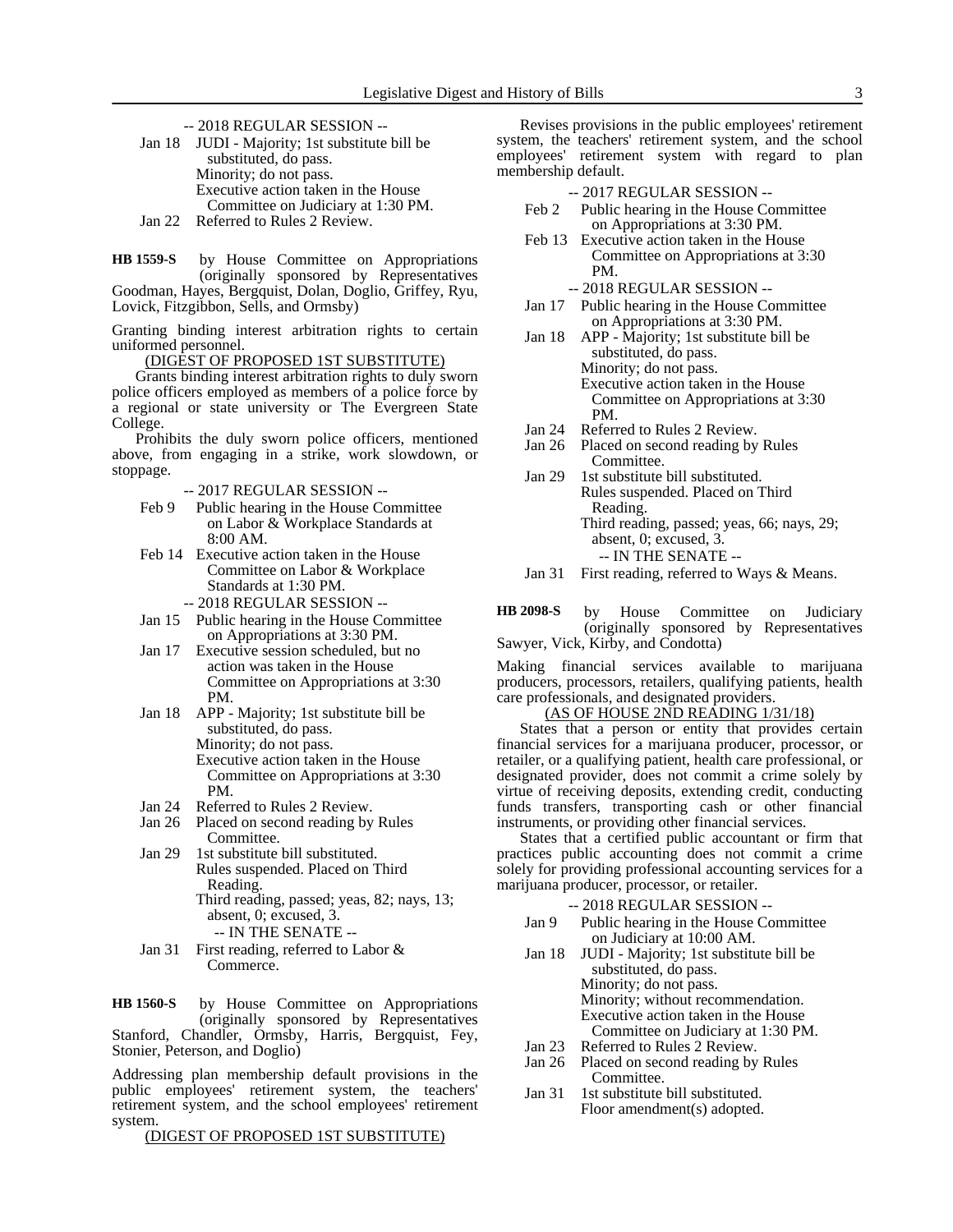Rules suspended. Placed on Third Reading. Third reading, passed; yeas, 82; nays, 12; absent, 0; excused, 4.

by House Committee on Environment (originally sponsored by Representatives **HB 2298-S**

Haler, Fitzgibbon, Dolan, Fey, Hudgins, McBride, Stanford, and Ormsby; by request of Department of Ecology)

Concerning wastewater operator certifications.

(DIGEST OF PROPOSED 1ST SUBSTITUTE)

Requires the department of ecology to: (1) Establish and collect fees for the issuance and renewal of wastewater treatment plant operator certificates;

(2) With the advice of an advisory committee, establish an initial fee schedule by rule;

(3) Once the initial fee schedule is adopted by rule, conduct a workload analysis and prepare a biennial budget estimate for the wastewater treatment plant operator certification program; and

(4) Assess and collect fees from wastewater treatment plant operators at a level that recovers the costs identified in its budget.

-- 2018 REGULAR SESSION --

- Jan 11 Public hearing in the House Committee on Environment at 8:00 AM.
- Jan 16 Executive session scheduled, but no action was taken in the House Committee on Environment at 1:30 PM.
- Jan 18 ENVI Majority; 1st substitute bill be substituted, do pass.

Executive action taken in the House Committee on Environment at 8:00 AM.

- Jan 22 Referred to Rules 2 Review.<br>Jan 26 Placed on second reading by
- Placed on second reading by Rules Committee.
- Feb 1 1st substitute bill substituted. Rules suspended. Placed on Third Reading. Third reading, passed; yeas, 94; nays, 0; absent, 0; excused, 4.

by House Committee on Education (originally sponsored by Representatives Bergquist, Harris, Hudgins, Tarleton, Slatter, Haler, Reeves, Doglio, Muri, Graves, and Young) **HB 2311-S**

Reducing barriers to student participation in extracurricular activities.

(AS OF HOUSE 2ND READING 1/31/18)

Requires the maximum fee charged to a public or private high school student, eligible to participate in the federal free and reduced-price meals program, for an associated student body card, other student identification card, participating in an extracurricular activity, or participating in career and technical student organizations to be five dollars.

Prohibits a student from being required to complete a physical examination to participate in extracurricular activities more often than every twenty-four months.

Creates the promoting lively activities for youth grant program to subsidize small school districts impacted by the cap on the fees charged to public high school students eligible to participate in the federal free and reduced-price meals program.

Requires the office of financial management to contract with the Washington interscholastic activities association to administer the program.

Requires the Washington interscholastic activities association to allocate, on a first come basis, up to fifty thousand dollars per school year for the purposes of the grant program.

-- 2018 REGULAR SESSION --

- Jan 11 Public hearing in the House Committee on Education at 8:00 AM.
- Jan 18 ED Majority; 1st substitute bill be substituted, do pass. Executive action taken in the House Committee on Education at 8:00 AM.
- Jan 22 Referred to Rules 2 Review.<br>Jan 26 Placed on second reading by
- Placed on second reading by Rules Committee.
- Jan 31 1st substitute bill substituted. Floor amendment(s) adopted. Rules suspended. Placed on Third Reading. Third reading, passed; yeas, 62; nays, 32; absent, 0; excused, 4.

by House Committee on Business & Financial Services (originally sponsored by Representatives Stanford, Kirby, Vick, Barkis, McDonald, and Ryu; by request of Insurance Commissioner) **HB 2322-S**

Allowing property insurers to assist their insureds with risk mitigation goods or services.

## (DIGEST OF PROPOSED 1ST SUBSTITUTE)

Authorizes a personal property insurer to: (1) With prior approval of the insurance commissioner, include certain goods and services intended to reduce the probability of loss or the extent of loss from a covered event as part of a policy of personal property insurance; and

(2) Conduct a pilot program as a risk mitigation strategy through which the insurer offers or provides risk mitigation goods and services in connection with a personal insurance policy covering property risks.

Limits the value of goods and services to one thousand dollars in value in the aggregate in any twelve-month period.

-- 2018 REGULAR SESSION --

- Jan 10 Public hearing in the House Committee on Business & Financial Services at 1:30 PM.
- Jan 16 BFS Majority; 1st substitute bill be substituted, do pass. Executive action taken in the House Committee on Business & Financial Services at 9:00 AM.
- Jan 18 Referred to Rules 2 Review.
- Jan 19 Placed on second reading by Rules Committee.
- Jan 22 1st substitute bill substituted. Rules suspended. Placed on Third Reading.
	- Third reading, passed; yeas, 95; nays, 0; absent, 0; excused, 3.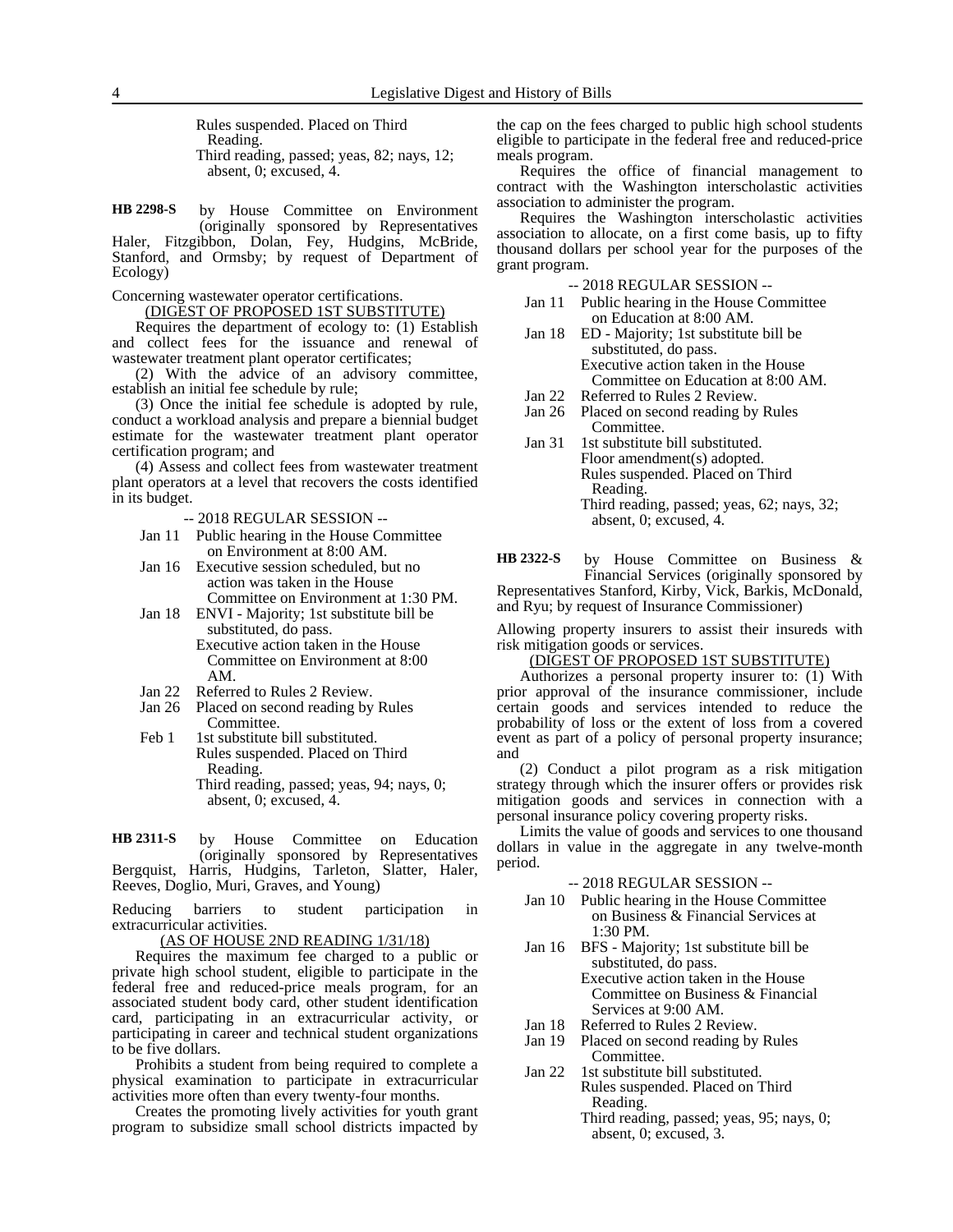-- IN THE SENATE --

| Jan $24$ | First reading, referred to Financial |
|----------|--------------------------------------|
|          | Institutions & Insurance.            |

Feb 1 Public hearing in the Senate Committee on Financial Institutions & Insurance at 8:30 AM.

by House Committee on Early Learning & Human Services (originally sponsored by Representatives Fey, Goodman, Tarleton, McBride, Wylie, Slatter, Stonier, Kagi, Senn, Frame, Stanford, Reeves, Kilduff, Clibborn, Macri, Stambaugh, Jinkins, Ryu, Graves, Doglio, Valdez, Ortiz-Self, Riccelli, and **HB 2330-S**

Concerning expansion of extended foster care eligibility. (DIGEST OF PROPOSED 1ST SUBSTITUTE)

Orwall)

Modifies extended foster care provisions with regard to: (1) Increasing the maximum age of eligibility for extended foster care services for a nonminor dependent whose dependency case was dismissed by the court;

(2) Allowing a youth, at any time before he or she reaches the age of twenty-one, to request extended foster care services; and

(3) Allowing a nonminor dependent to unenroll and reenroll in extended foster care, through a voluntary placement agreement, an unlimited number of times between the age of eighteen and twenty-one if certain conditions are met.

- -- 2018 REGULAR SESSION --
- Jan 10 Public hearing in the House Committee on Early Learning & Human Services at 1:30 PM.
- Jan 12 Executive session scheduled, but no action was taken in the House Committee on Early Learning & Human Services at 10:00 AM.
- Jan 16 Executive session scheduled, but no action was taken in the House Committee on Early Learning & Human Services at 8:00 AM.
- Jan 17 ELHS Majority; 1st substitute bill be substituted, do pass. Minority; without recommendation. Executive action taken in the House Committee on Early Learning & Human Services at 1:30 PM.
- Jan 22 Referred to Appropriations.
- Feb 1 Scheduled for public hearing in the House Committee on Appropriations at 3:30 PM. (Subject to change)

by House Committee on Commerce & Gaming (originally sponsored by Representatives Sawyer and Kloba) **HB 2334-S**

Regulating the use of cannabinoid additives in marijuana products.

(DIGEST OF PROPOSED 1ST SUBSTITUTE)<br>Authorizes licensed marijuana producers

marijuana producers and processors to use a CBD product: (1) As an additive for the purpose of enhancing the cannabidiol concentration of a product authorized for production, processing, and sale under the uniform controlled substances act; and

(2) Obtained from a source not licensed under the uniform controlled substances act if the CBD product meets certain conditions.

| $-2018$ REGULAR SESSION $-$   |  |  |  |  |
|-------------------------------|--|--|--|--|
| $\mathbf{r}$ 1 1 $\mathbf{r}$ |  |  |  |  |

- Jan 8 Public hearing in the House Committee on Commerce & Gaming at 1:30 PM.
- Jan 15 COG Majority; 1st substitute bill be substituted, do pass. Minority; without recommendation. Executive action taken in the House Committee on Commerce & Gaming at 1:30 PM.
- Jan 18 Referred to Appropriations.<br>Feb 1 Scheduled for public hearing
- Scheduled for public hearing in the House Committee on Appropriations at 3:30 PM. (Subject to change)
- by House Committee on Commerce &<br>Gaming (originally sponsored by sponsored by Representatives Sawyer and Condotta) **HB 2335-S**

Concerning business practices by marijuana retailers that may mislead the public as to the ownership of a retailer.

## (DIGEST OF PROPOSED 1ST SUBSTITUTE)

Prohibits a marijuana retailer from advertising or representing itself to the public in a manner that would cause a person to believe the retailer is under common ownership with, or otherwise affiliated with, another retailer, unless all of the retailers are under common ownership.

## -- 2018 REGULAR SESSION --

- Jan 8 Public hearing in the House Committee on Commerce & Gaming at 1:30 PM.
- Jan 15 COG Majority; 1st substitute bill be substituted, do pass.
	- Executive action taken in the House Committee on Commerce & Gaming at 1:30 PM.
- Jan 18 Referred to Rules 2 Review.<br>Jan 19 Placed on second reading by
- Placed on second reading by Rules Committee.
- Jan 22 1st substitute bill substituted. Rules suspended. Placed on Third Reading.
	- Third reading, passed; yeas, 93; nays, 2; absent, 0; excused, 3. -- IN THE SENATE --
- Jan 24 First reading, referred to Labor &
	- Commerce.

by House Committee on Community Development, Housing & Tribal Affairs (originally sponsored by Representatives Lovick, Eslick, Ryu, Hayes, Peterson, Ortiz-Self, Kloba, Sells, Muri, Tarleton, Johnson, Sawyer, Robinson, Dolan, Chapman, Stanford, and Reeves) **HB 2342-S**

Establishing a donation program for resident disabled veterans to receive hunting and fishing licenses.

(DIGEST OF PROPOSED 1ST SUBSTITUTE)

Authorizes the department of fish and wildlife to accept donations from the public so that resident veterans, who are eligible for reduced fishing and hunting license fees based on a service-related disability, may elect to use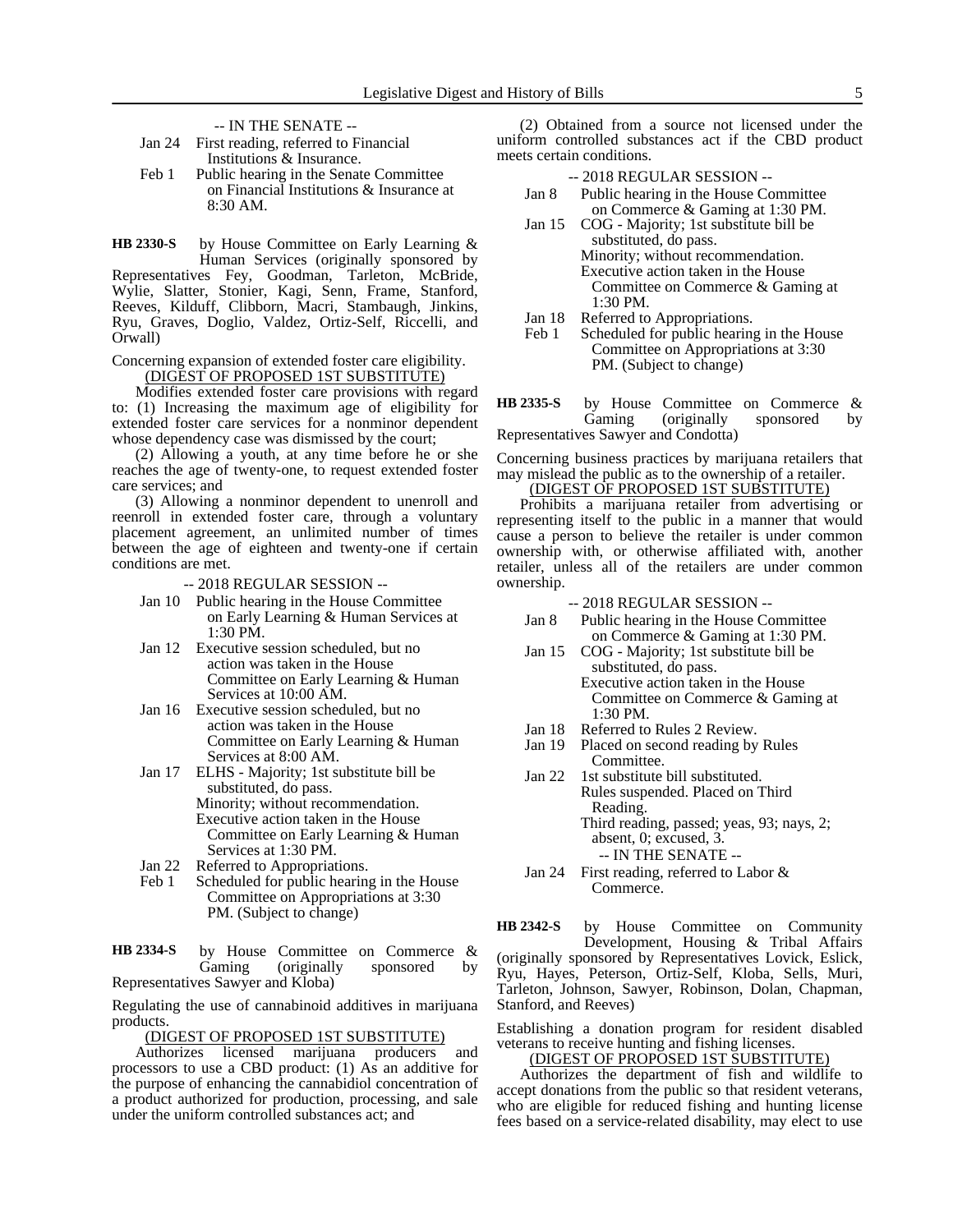a donation towards their purchase of hunting and fishing licenses.

- -- 2018 REGULAR SESSION --
- Jan 9 Public hearing in the House Committee on Community Development and Housing & Tribal Affairs at 10:00 AM.
- Jan 16 CDHT Majority; 1st substitute bill be substituted, do pass.

Executive action taken in the House Committee on Community Development and Housing & Tribal Affairs at 10:00 AM.

- Jan 19 Referred to Rules 2 Review.<br>Jan 25 Rules Committee relieved of
- Rules Committee relieved of further consideration. Placed on second reading.

by House Committee on Health Care &<br>Wellness (originally sponsored by sponsored by Representatives Cody, McBride, Tharinger, Robinson, Ormsby, Appleton, and Jinkins; by request of Insurance Commissioner) **HB 2355-S**

Addressing the establishment of an individual health insurance market claims-based reinsurance program.

(DIGEST OF PROPOSED 1ST SUBSTITUTE)

Creates the Washington reinsurance program to stabilize the rates and premiums for individual health plans and provide greater financial certainty to consumers of health insurance.

Requires the program to be operated by the Washington vaccine association through the Washington reinsurance program management board.

Requires the insurance commissioner, in consultation with the office of financial management, the department of revenue, the state health care authority, and the state health benefit exchange, to conduct a study on alternative financing mechanisms for the program.

Exempts the following from disclosure under the public records act: Data, information, and documents necessary to prepare the state innovation waiver application, determine reinsurance parameters obtained by the commissioner, and determine reinsurance claims payments.

Creates the Washington reinsurance program account.

-- 2018 REGULAR SESSION --

- Jan 9 Public hearing in the House Committee on Health Care & Wellness at 8:00 AM.
- Jan 16 HCW Majority; 1st substitute bill be substituted, do pass. Minority; without recommendation. Executive action taken in the House Committee on Health Care & Wellness
	- at 8:00 AM.
- Jan 18 Placed on second reading.

by House Committee on Health Care & Wellness (originally sponsored by Representatives Cody, Johnson, McBride, Jinkins, Ryu, and Ormsby) **HB 2356-S**

Concerning stem cell therapies not approved by the United States food and drug administration.

(DIGEST OF PROPOSED 1ST SUBSTITUTE)

Requires a license holder, subject to chapter 18.130 RCW (the uniform disciplinary act), who performs a stem cell therapy that is not approved by the United States food and drug administration, to: (1) Provide the patient with a written notice informing him or her of the nonapproval before performing the therapy; and

(2) Include the notice in any advertisements for the therapy.

-- 2018 REGULAR SESSION --

- Jan 12 Public hearing in the House Committee on Health Care & Wellness at 10:00 AM.
- Jan 17 HCW Majority; 1st substitute bill be substituted, do pass.

Executive action taken in the House Committee on Health Care & Wellness at 1:30 PM.

Jan 22 Referred to Rules 2 Review.

by House Committee on Early Learning & Human Services (originally sponsored by Representatives Reeves, Slatter, Tharinger, Robinson, Kagi, Dolan, Kilduff, Chapman, Doglio, Riccelli, and Stonier) **HB 2367-S**

Establishing a child care collaborative task force.

(DIGEST OF PROPOSED 1ST SUBSTITUTE)

Requires the department of commerce to convene and facilitate a child care collaborative task force to: (1) Examine the effects of child care affordability and accessibility on the workforce and on businesses; and

(2) Develop policies and recommendations to incentivize employer-supported child care and improve child care access and affordability for employees.

Expires December 30, 2019.

-- 2018 REGULAR SESSION --

- Jan 9 Public hearing in the House Committee on Early Learning & Human Services at 8:00 AM.
- Jan 12 Executive session scheduled, but no action was taken in the House Committee on Early Learning & Human Services at 10:00 AM.
- Jan 16 Executive session scheduled, but no action was taken in the House Committee on Early Learning & Human Services at 8:00 AM.
- Jan 17 ELHS Majority; 1st substitute bill be substituted, do pass. Minority; without recommendation. Executive action taken in the House Committee on Early Learning & Human Services at 1:30 PM.
- 
- Jan 22 Referred to Appropriations.<br>Feb 1 Scheduled for public hearing Scheduled for public hearing in the House Committee on Appropriations at 3:30 PM. (Subject to change)
- by House Committee on Business & Financial Services (originally sponsored by Representatives Ryu and Appleton) **HB 2369-S**

Concerning regulation of permanent cosmetics under the Washington body art, body piercing, and tattooing act. (DIGEST OF PROPOSED 1ST SUBSTITUTE)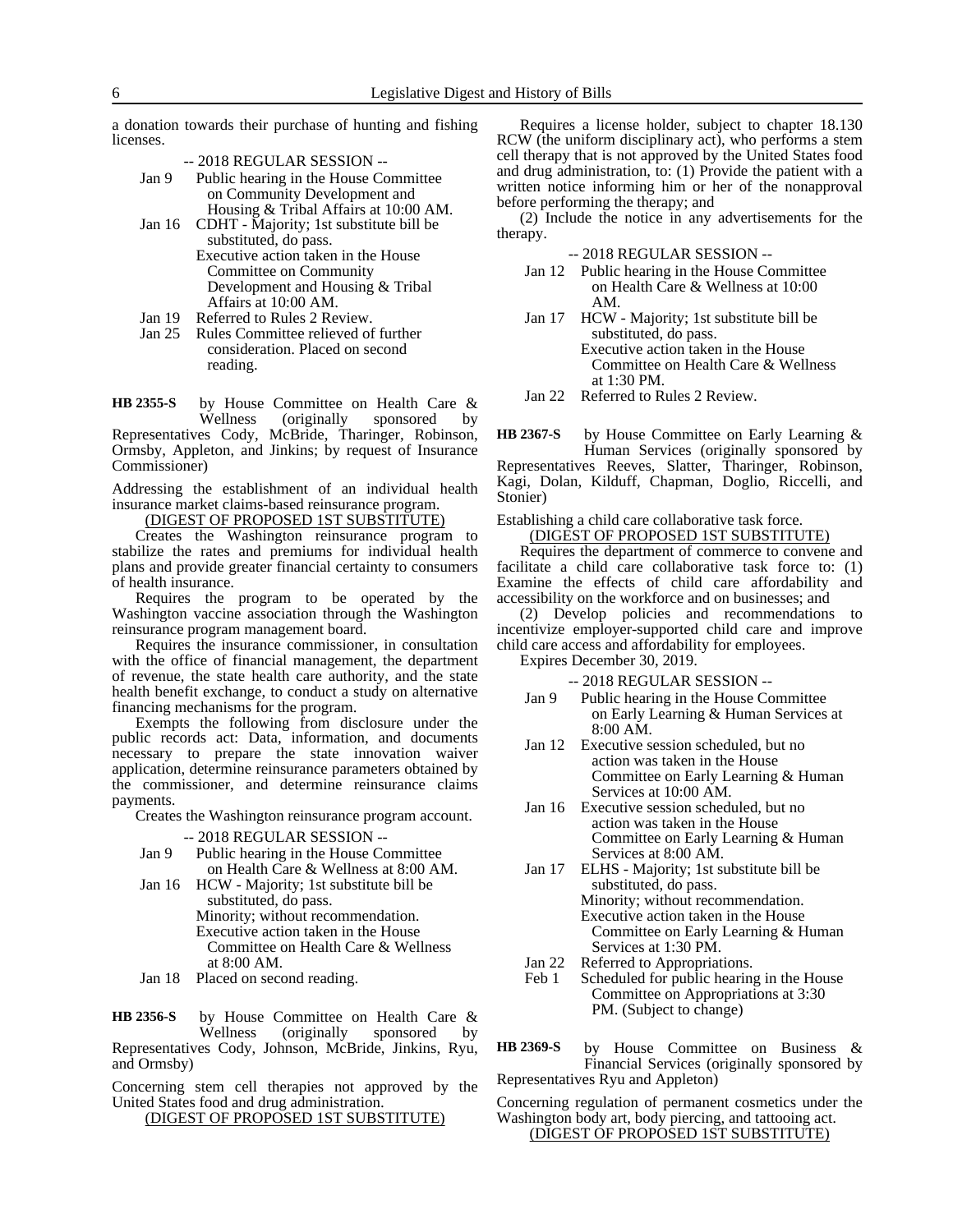Regulates the body art known as permanent cosmetics which is the process of using tattooing techniques to apply permanent eyebrows, eyeliner, lip liner, lip color, hair follicles, or scar camouflage.

Changes the name of the Washington body art, body piercing, and tattooing act to the Washington body art, body piercing, tattooing, and permanent cosmetics act.

## -- 2018 REGULAR SESSION --

- Jan 10 Public hearing in the House Committee on Business & Financial Services at 1:30 PM.
- Jan 16 BFS Majority; 1st substitute bill be substituted, do pass. Minority; do not pass. Minority; without recommendation. Executive action taken in the House Committee on Business & Financial Services at 9:00 AM.
- Jan 18 Referred to Rules 2 Review.

by House Committee on Early Learning & Human Services (originally sponsored by Representatives Reeves, Robinson, Kagi, Valdez, Doglio, Riccelli, and Stonier) **HB 2396-S**

Establishing the working families' child care access and affordability through regional employers act.

<u>(DIGEST OF PROPOSED IST SUBSTITUTE)</u>

Creates the child care workforce conditional scholarship and loan repayment program for: (1) Awarding conditional scholarships to eligible students attending an institution of higher education who meet certain requirements; and

(2) Loan repayments for participants providing early learning services who meet certain requirements.

Requires the department of children, youth, and families to: (1) Consult with the department of commerce to develop a web site containing current resources for businesses regarding employer-supported child care; and

(2) Consult with the office of financial management to modify the bring your infant to work policy for use in state agencies.

Provides a business and occupation tax credit and a public utility tax credit for: (1) Qualifying contributions made to dependent care flexible spending accounts for employees;

(2) Amounts paid to a third-party administrator for the purpose of administering employee dependent care flexible spending accounts; and

(3) Contributions made to the child care workforce conditional scholarship and loan repayment account.

Creates the child care workforce conditional scholarship and loan repayment account.

-- 2018 REGULAR SESSION --

- Jan 9 Public hearing in the House Committee on Early Learning & Human Services at 8:00 AM.
- Jan 12 Executive session scheduled, but no action was taken in the House Committee on Early Learning & Human Services at 10:00 AM.
- Jan 17 ELHS Majority; 1st substitute bill be substituted, do pass.

Minority; without recommendation.

| Executive action taken in the House |
|-------------------------------------|
| Committee on Early Learning & Human |
| Services at 1:30 PM.                |
| . <del>.</del>                      |

- Jan 22 Referred to Finance.
- Jan 30 Public hearing in the House Committee on Finance at 3:30 PM.

by House Committee on Transportation (originally sponsored by Representatives Fitzgibbon and Tarleton) **HB 2403-S**

Concerning transit-only lane enforcement cameras. (DIGEST OF PROPOSED 1ST SUBSTITUTE)

Authorizes a pilot project for up to three transit lane corridors for the testing of automated transit-only lane enforcement cameras in certain cities.

Requires the appropriate local legislative authority to prepare an analysis of the locations within the jurisdiction where transit-only lane enforcement cameras are proposed to be located as part of a pilot project: (1) Before enacting an ordinance allowing for the initial use of the cameras; and

(2) Before adding additional cameras or relocating an existing camera to a new location within the jurisdiction.

Allows the cameras to be used to detect transit-only lane violations.

Restricts the use of the cameras to specifically designated areas of transit lane exclusivity.

Expires December 31, 2020.

- -- 2018 REGULAR SESSION --
- Jan 15 Public hearing in the House Committee on Transportation at 3:30 PM.
- Jan 17 TR Majority; 1st substitute bill be substituted, do pass. Minority; do not pass. Minority; without recommendation. Executive action taken in the House Committee on Transportation at 3:30 PM.

Jan 22 Referred to Rules 2 Review.

by House Committee on Early Learning & Human Services (originally sponsored by **HB 2451-S**

Representatives Slatter, Senn, Kagi, Appleton, Tharinger, and Doglio)

Expanding the activities of the children's mental health services consultation program.

# (DIGEST OF PROPOSED 1ST SUBSTITUTE)<br>Requires the state health care authority

health care authority, in collaboration with the University of Washington department of psychiatry and behavioral sciences and in consultation with Children's Hospital and Regional Medical Center, to implement a partnership access line for moms and kids program to: (1) Support certain health care professionals who provide care to pregnant women and new mothers through same-day telephone consultations in the assessment and provision of appropriate diagnosis and treatment of depression;

(2) Facilitate referrals to children's mental health services and other resources for parents and guardians with concerns related to the mental health of the parent or guardian's child; and

(3) Collaborate with existing databases and resources to identify in-network mental health professionals.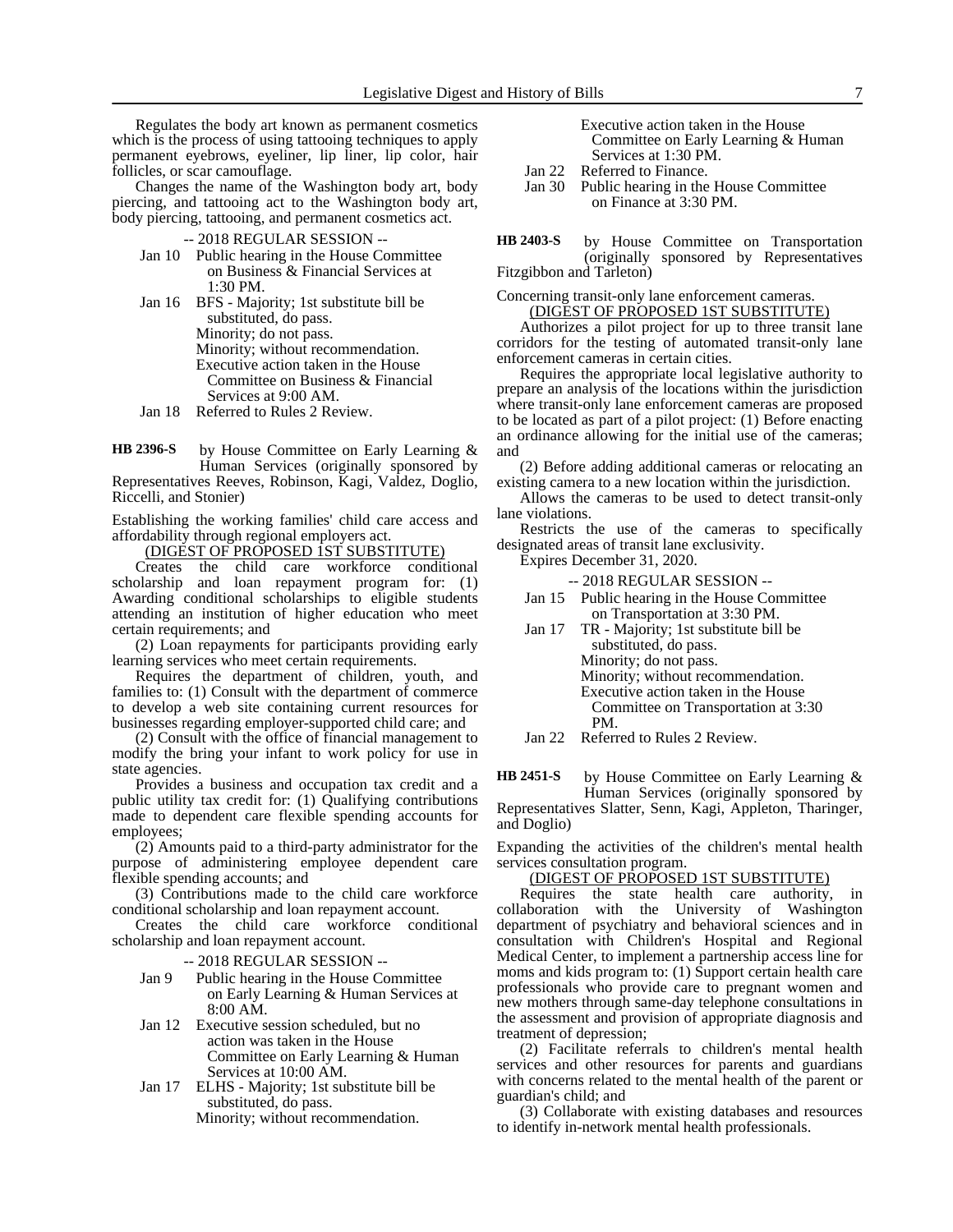- -- 2018 REGULAR SESSION --
- Jan 16 Public hearing in the House Committee on Early Learning & Human Services at 8:00 AM.
- Jan 17 ELHS Majority; 1st substitute bill be substituted, do pass. Executive action taken in the House Committee on Early Learning & Human Services at 1:30 PM.
- Jan 22 Referred to Appropriations.
- by House Committee on Higher Education (originally sponsored by Representative Sells) **HB 2463-S**

Modifying the adoption provisions on the state comprehensive plan for workforce training and education. (DIGEST OF PROPOSED 1ST SUBSTITUTE)

Allows, rather than requires, the legislature, following a public hearing, to approve or recommend changes to the state comprehensive plan for workforce training and education and the updates.

- -- 2018 REGULAR SESSION --
- Jan 16 Public hearing in the House Committee on Higher Education at 8:00 AM.
- Jan 17 HE Majority; 1st substitute bill be substituted, do pass. Minority; do not pass. Minority; without recommendation. Executive action taken in the House Committee on Higher Education at 1:30 PM.
- Jan 22 Referred to Rules 2 Review.

#### by Representative Appleton **HB 2979**

Adopting new requirements for locating underground facilities, including positive response, minimum marking standards, adopting a new process for coordinating large projects, and requiring new and replacement facilities to be locatable.

Revises underground facilities provisions regarding the requirements of facility operators and excavators and the one-number locator service.

### -- 2018 REGULAR SESSION --

- Feb 1 First reading, referred to Technology  $\&$ Economic Development (Not Officially read and referred until adoption of Introduction report).
- by Representatives Chandler, Springer, Nealey, and Taylor **HB 2980**

Creating tax incentives for mushroom farming.

Provides a sales and use tax exemption on: (1) Labor and services rendered with respect to the constructing of new buildings or facilities made for the exclusive purposes of mushroom farming; and

(2) Tangible personal property, including construction materials, machinery, and equipment, that will be incorporated as an ingredient or component of the buildings or facilities during the course of the constructing.

Expires January 1, 2029.

-- 2018 REGULAR SESSION --

Feb 1 First reading, referred to Finance (Not Officially read and referred until adoption of Introduction report).

#### by Representatives Fey and Muri **HB 2981**

Incentivizing the development of commercial office space in cities in a county with a population of less than one million five hundred thousand.

Provides certain cities with local options to incentivize the development of commercial office space in urban centers with access to transit, transportation systems, and other amenities.

Authorizes a governing authority of a city to designate a commercial office space development area, and within the area, the city may: (1) Adopt a local sales and use tax remittance program to incentivize the development of commercial office space; and

(2) Establish a local property tax reinvestment program to make public improvements that incentivize the development of commercial office space.

Requires the joint legislative audit and review committee to study the effectiveness of the local sales and use tax remittance and the local property tax reinvestment programs.

-- 2018 REGULAR SESSION --

- Feb 1 First reading, referred to Local Government (Not Officially read and referred until adoption of Introduction report).
	- Public hearing and executive action taken in the House Committee on Local Government at 1:30 PM.

#### by Representative Haler **HB 2982**

Concerning the Kennewick and Pasco school district regionalization factors used for compensation.

Provides a regionalization factor of six percent for the Kennewick and Pasco school districts.

-- 2018 REGULAR SESSION --

Feb 1 First reading, referred to Appropriations (Not Officially read and referred until adoption of Introduction report).

## **Senate Bills**

by Senate Committee on Transportation (originally sponsored by Senators King, Sheldon, Angel, Rolfes, Van De Wege, Keiser, Hunt, Conway, Chase, Short, O'Ban, Saldaña, and Mullet) **SB 6012-S**

Concerning requirements for the issuance of a driver's license that includes a veteran designation.

## (DIGEST OF PROPOSED 1ST SUBSTITUTE)

Authorizes a veteran to apply to the department of licensing to obtain a veteran designation on a driver's license by providing: (1) A United States department of veterans affairs identification card or proof of service letter;

(2) A United States department of defense DD Form 215;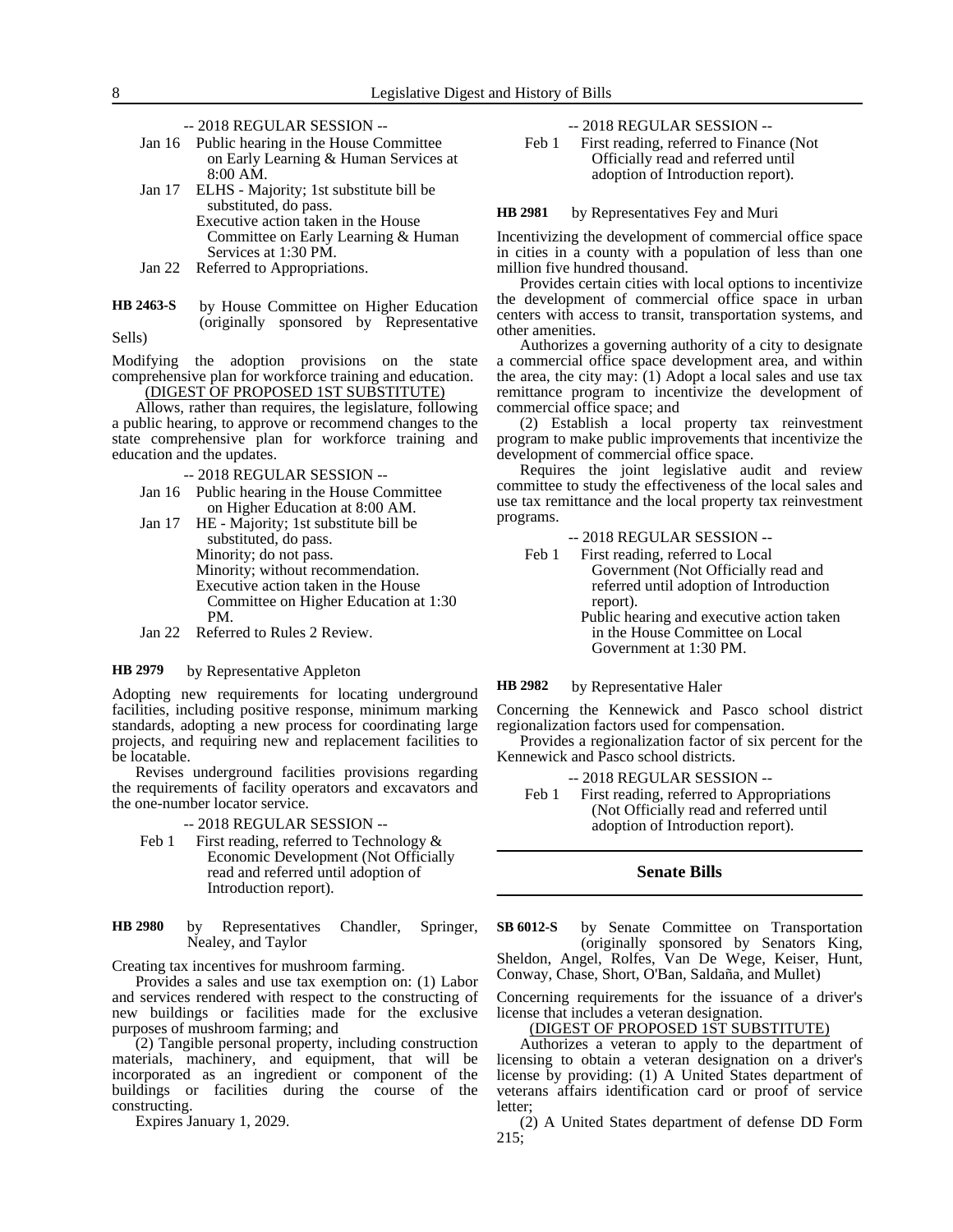(3) A national guard state-issued report of separation and military service or equivalent or successor discharge paperwork, that shows a discharge status of "honorable" or "general under honorable conditions"; or

(4) A United States uniformed services identification card.

Authorizes the department of licensing to permit a veteran to submit an alternate form of documentation to apply to obtain the veteran designation.

-- 2018 REGULAR SESSION --

- Jan 15 Public hearing in the Senate Committee on Transportation at 3:30 PM.
- Jan 17 TRAN Majority; 1st substitute bill be substituted, do pass. Executive action taken in the Senate

Committee on Transportation at 3:30 PM.

Jan 18 Passed to Rules Committee for second reading. Placed on second reading by Rules

Committee.

by Senate Committee on Financial Institutions & Insurance (originally sponsored by Senators Mullet, Carlyle, Zeiger, Van De **SB 6036-S**

Wege, Hunt, Chase, Saldaña, and Kuderer; by request of Insurance Commissioner)

Concerning the creation of a work group to study and make recommendations on natural disaster mitigation and resiliency activities.

## (DIGEST OF PROPOSED 1ST SUBSTITUTE)

Creates a working group to study and make recommendations on natural disaster and resiliency activities.

## -- 2018 REGULAR SESSION --

- Jan 9 Public hearing in the Senate Committee on Financial Institutions & Insurance at 8:00 AM.
- Jan 11 FI Majority; 1st substitute bill be substituted, do pass. And refer to Ways & Means. Minority; without recommendation. Executive action taken in the Senate Committee on Financial Institutions & Insurance at 8:00 AM.
- Jan 15 Referred to Ways & Means.
- Jan 24 Executive session scheduled, but no action was taken in the Senate Committee on Ways & Means at 3:30 PM.
- Jan 25 Executive session scheduled, but no action was taken in the Senate Committee on Ways & Means at 3:30 PM.
- Jan 29 WM Majority; without recommendation. Executive action taken in the Senate Committee on Ways & Means at 3:30 PM.
- Jan 31 Passed to Rules Committee for second reading.

by Senate Committee on Ways & Means (originally sponsored by Senators Frockt, Honeyford, Mullet, Takko, Keiser, Van De Wege, Hunt, Nelson, Dhingra, Chase, Saldaña, Rolfes, McCoy, Carlyle, Wellman, Ranker, and Kuderer) **SB 6089-S**

Concerning state general obligation bonds and related accounts.

## (DIGEST OF PROPOSED 1ST SUBSTITUTE)

Authorizes the state finance committee to issue general obligation bonds to: (1) Finance the projects described and authorized by the legislature in the omnibus capital and operating appropriations acts for the 2017-2019 fiscal biennium; and

(2) Provide funds for the watershed and fisheries restoration and enhancement program.

- -- 2018 REGULAR SESSION --
- Jan 11 Public hearing in the Senate Committee on Ways & Means at 3:30 PM.
- Jan 15 WM Majority; 1st substitute bill be substituted, do pass. Minority; without recommendation. Executive action taken in the Senate Committee on Ways & Means at 3:30 PM.
- Jan 16 Passed to Rules Committee for second reading. Placed on second reading by Rules

Committee.

by Senate Committee on Labor &<br>Commerce (originally sponsored by (originally sponsored by Senators Saldaña, Hasegawa, Chase, Conway, Zeiger, Keiser, and Kuderer) **SB 6126-S**

Requiring completion of an apprenticeship program to receive a journey level electrician certificate of competency.

## (DIGEST OF PROPOSED 1ST SUBSTITUTE)

Requires the completion of an apprenticeship program to receive a journey level electrician certificate of competency.

Takes effect July 1, 2023.

## -- 2018 REGULAR SESSION --

Jan 11 Public hearing in the Senate Committee on Labor & Commerce at 1:30 PM.

Jan 15 LBRC - Majority; 1st substitute bill be substituted, do pass. Minority; do not pass. Executive action taken in the Senate Committee on Labor & Commerce at 1:30 PM.

- Jan 17 Passed to Rules Committee for second reading.
- Jan 18 Placed on second reading by Rules Committee.
- Jan 25 1st substitute bill substituted. Rules suspended. Placed on Third Reading.

Third reading, passed; yeas, 44; nays, 5; absent, 0; excused, 0. -- IN THE HOUSE --

Jan 29 First reading, referred to Labor & Workplace Standards (Not Officially